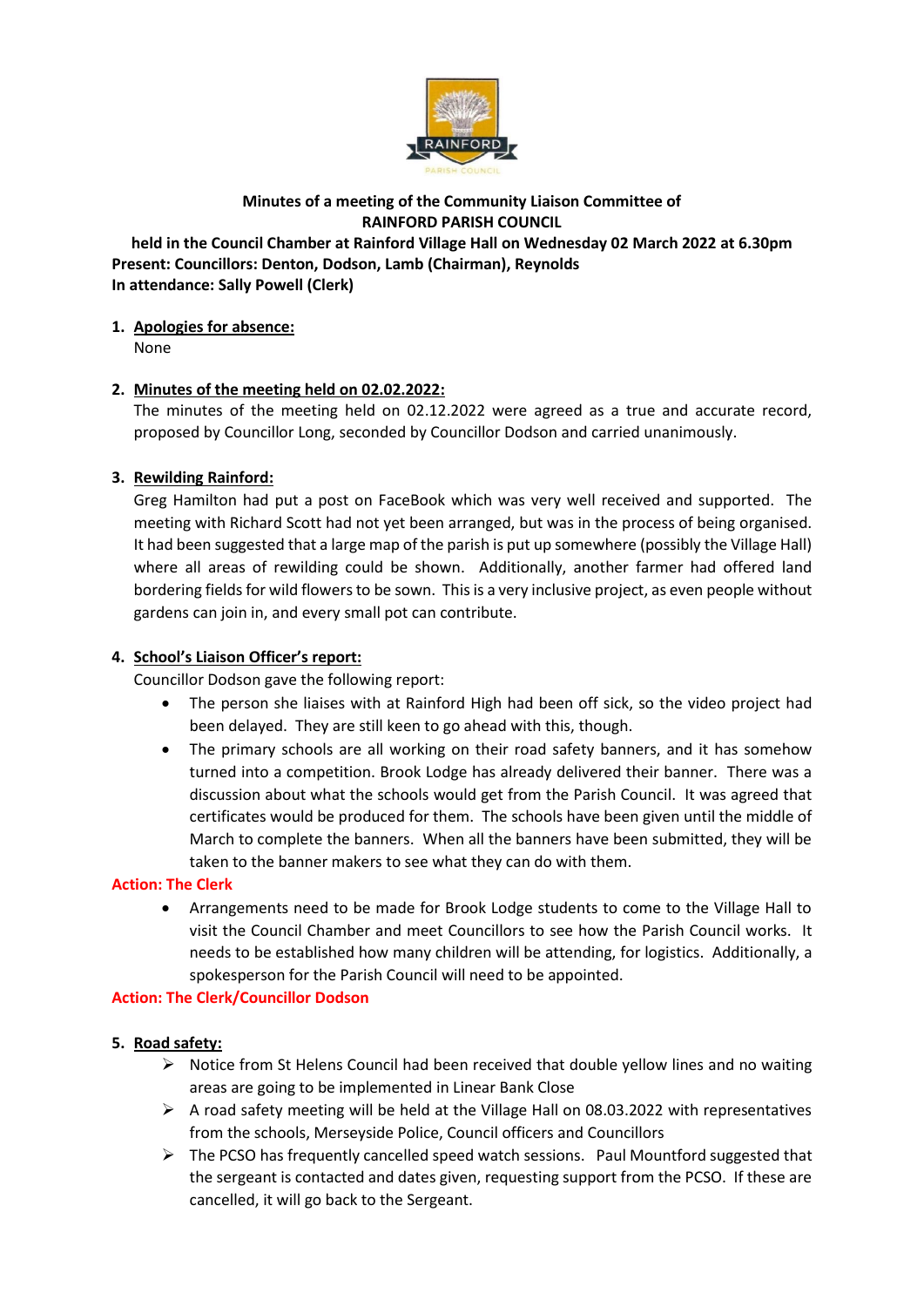### *See Appendix 1 for the draft Road Safety strategy*

The wheelie bin stickers are available, but a way of distributing them needs to be established. The following suggestions were made:

- Hand delivery
- Social Media
- Article in the next newsletter
- Examples on the notice boards in the Village Hall and centre of the village
- A letter from the Chairman and the stickers distributed to the residential properties in the 20mph zone on Church Road

Councillor Reynolds outlined the strategy. It is important to show residents that the Parish Council is reacting to their concerns and acting where possible.

It was agreed that further points may be added following the road safety meeting on 08.03.2022. It will be updated and presented at the next full council meeting.

#### **Action: The Clerk**

There is a pilot scheme in other parts of the borough to make roads in front of schools one way or pedestrianised at certain times of the day. It is hoped that this scheme will be extended to include Brook Lodge.

Enforcement is also key, and the speed watch volunteers may be able to assist with this. There is now a school crossing patrol officer on Cross Pit Lane.

#### **Councillor Reynolds left the meeting at 7.03pm**

#### **8. The Future of the Library Service in Rainford:**

A meeting was held with Dave Boocock ( Title) on 01.03.2022. The Clerk gave a brief outline of the meeting:

In the past, library have been kept open at the expense of the maintenance of the buildings, many of which are now in poor repair. Organisations are being sought who will provide some sort of library service if existing libraries are closed:

- Super borrowers who would be able to have 100 books at a time and then distribute and collect from residents
- Non-statutory library services: Not so much support from St Helens Council
- Statutory library services where books and IT services are provided by St Helens Council, but the library would have to be open for at least 15 hours per week

If Rainford library is earmarked for closure, then the Parish Council will have to decide what, if any, involvement it wishes to have in the provision of library services in the Village. It was the feeling of the meeting that the Parish Council should be part of any future library service. One of the organisations in the Village has had a meeting with Dave Boocock and there may be the opportunity to work together with them and possibly other organisations. Councillor Lee will be approaching the organisation to find out its views.

It was agreed that the Parish Council needs to have a plan in place if the library in Rainford closes. Many residents want a library service to be maintained and there may be a group of volunteers willing to help maintain a community library. However, these people will need to be trained, supported and managed.

#### **Councillor Long left the meeting at 7.18pm**